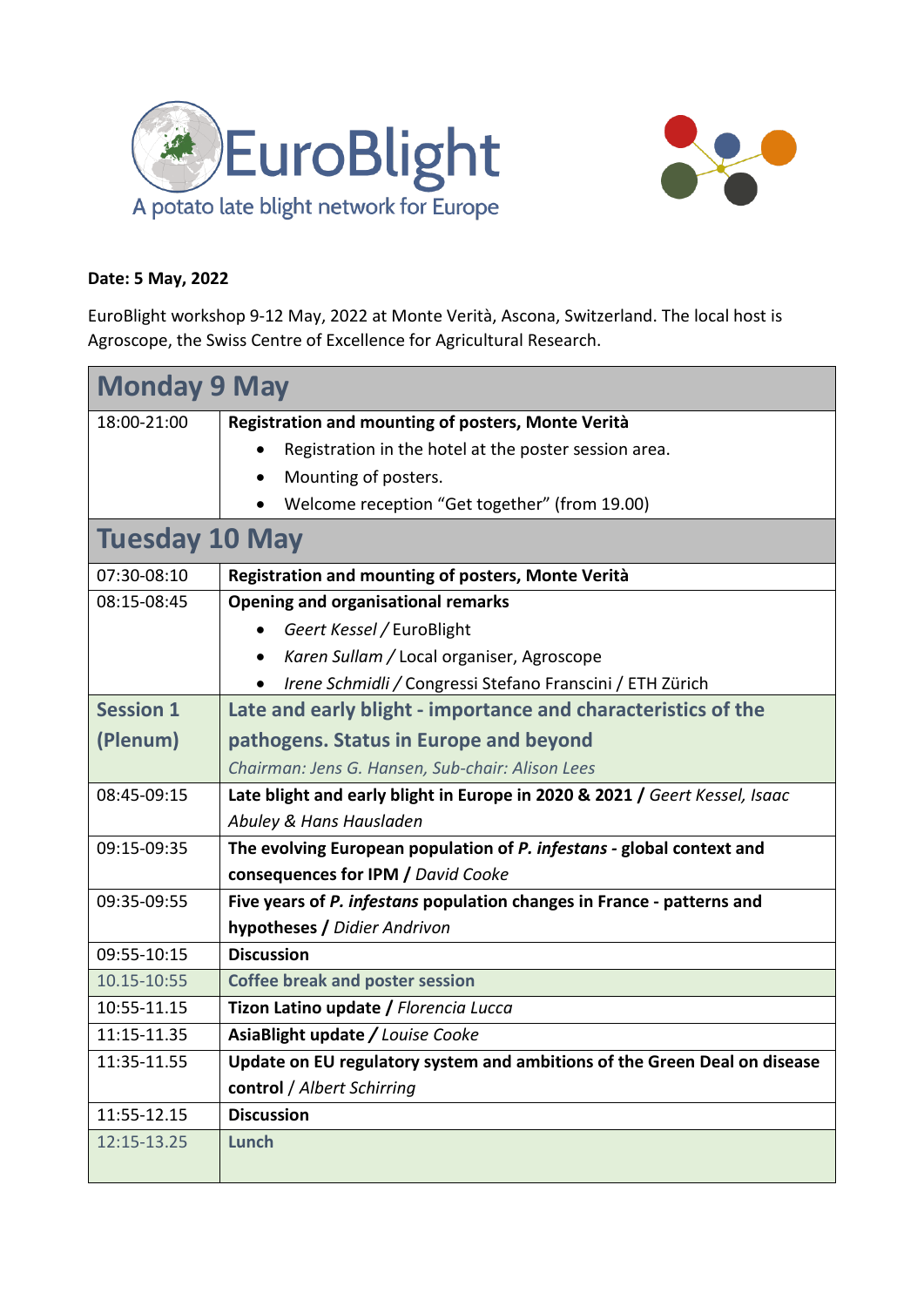| <b>Session 2</b> | <b>Epidemiology and host resistance</b>                                       |
|------------------|-------------------------------------------------------------------------------|
| (Plenum)         | Chairman: Geert Kessel, Sub-chair: Karen Sullam                               |
| 13:25-13.55      | Swiss agricultural policies and implications for practice / Jan Wäspe & Tomke |
|                  | Musa                                                                          |
| 13:55-14.15      | Decision support and host resistance, experiences from the Netherlands /      |
|                  | Geert Kessel                                                                  |
| 14:15-14:35      | Application of blight forecasting to inform spray decisions / Alison Lees     |
| 14.35-14.55      | <b>Discussion</b>                                                             |
| 14.55-15.15      | Coffee Break                                                                  |
| 15.15-15.35      | Mechanistic modelling of potato yield loss caused by P. infestans. Relevance  |
|                  | of rate of disease growth and time of infection in yield reduction /          |
|                  | José Gonzalez                                                                 |
| 15.35-15.50      | Efficacy of 3 R-gene late blight resistant potato cultivars in preventing     |
|                  | infection by Phytophthora infestans in confined field trials in Indonesia /   |
|                  | <b>Philip Wharton</b>                                                         |
| 15.50-16.10      | Role of seed potatoes in local migrations of Phytophthora infestans /         |
|                  | Jadwiga Śliwka                                                                |
| 16.10-16-30      | Discussion                                                                    |
| 17:15-23:00      | <b>City tour of Locarno and dinner</b>                                        |

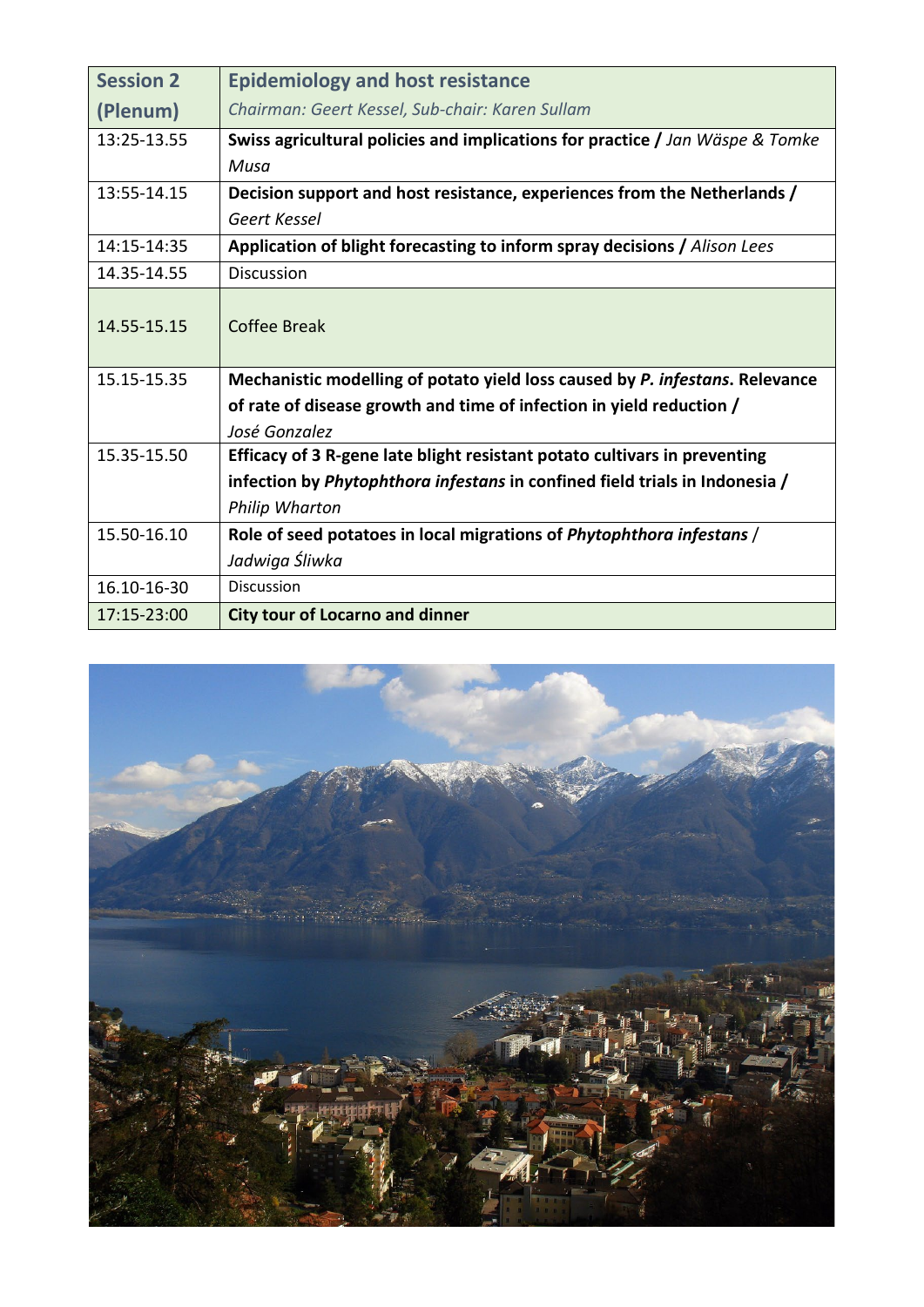| <b>Wednesday 11 May (Morning)</b> |                                                                                   |
|-----------------------------------|-----------------------------------------------------------------------------------|
| <b>Session 3</b>                  | <b>Control strategies</b>                                                         |
| (Plenum)                          | <b>Chairman: Bert Evenhuis, Sub-chair: Faye Ritchie</b>                           |
| 08.10-08.30                       | Status and future of precision agriculture in potato/ Fedde Sijbrandij            |
| 08:30-08:50                       | Contribution of airborne inoculum monitoring in the improvement of late           |
|                                   | blight management / Vivien Le Vourch                                              |
| 08:50-09:10                       | Prolonging the effective life of fungicides for the control of late blight / Faye |
|                                   | Ritchie                                                                           |
| 09.10-09:30                       | Systems approach for early warning and control of late blight and early blight    |
|                                   | in Denmark / Jens G. Hansen                                                       |
| 09:30-09.50                       | Intercropping as a sustainable alternative to reduce late blight infestation in   |
|                                   | potato / Zohralyn Homulle                                                         |
| 09.50-10.10                       | <b>Discussion</b>                                                                 |
| 10.10-10.50                       | <b>Coffee break and poster session</b>                                            |
| <b>Session 4</b>                  | <b>Alternaria</b>                                                                 |
| (Plenum)                          | Chairman: Hans Hausladen, Sub-chair: Isaac Abuley                                 |
| 10.50-11.10                       | Improving decision support systems for an integrated control of Alternaria        |
|                                   | spp. in potatoes / Pieter Vanhaverbeke                                            |
| 11:10-11:30                       | Comparison of prediction models for the prediction of the first symptoms of       |
|                                   | early blight in the potato crop in A Limia, NW Spain / Laura Meno Farinas         |
| 11:30-11:50                       | Advances in Alternaria resistance research / Juergen Derpmann                     |
| 11.50-12:10                       | Whole genome sequencing elucidates the species-wide diversity and                 |
|                                   | evolution of fungicide resistance in Alternaria solani / Remco Stam               |
| 12:10-12:30                       | ECOSOL - Biological control agents against early blight in potato - screening     |
|                                   | for candidates / Nicole Bellé                                                     |
| 12.30-12.50                       | <b>Discussion</b>                                                                 |
| 12.50-14.00                       | Lunch                                                                             |

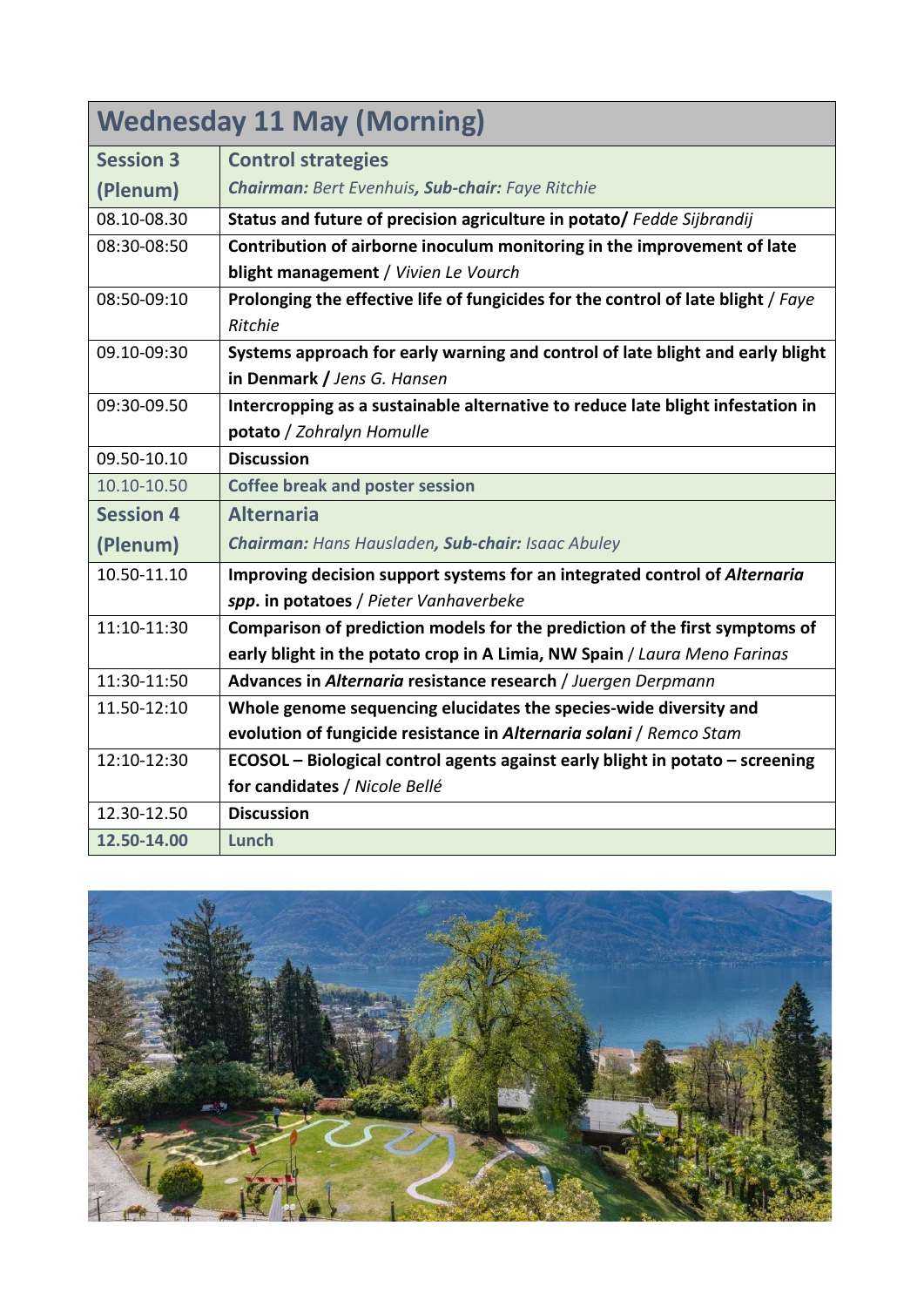| <b>Wednesday 11<sup>th</sup> May (Afternoon) Parallel Sessions</b> |                                                                                             |
|--------------------------------------------------------------------|---------------------------------------------------------------------------------------------|
| <b>Session 5</b>                                                   | <b>Parallel subgroup meetings</b>                                                           |
| 14:00-14.10                                                        | Introduction to parallel subgroup discussions                                               |
|                                                                    | Geert Kessel, Alison Lees and Jens G. Hansen                                                |
| <b>Session 5</b>                                                   | <b>Subgroup - control strategies</b>                                                        |
|                                                                    | Chairman: Bert Evenhuis, Sub-chair: Faye Ritchie                                            |
| 14.10-14:25                                                        | Avenues to reduce copper in organic potato farming with a natural product<br>/ Karen Sullam |
| 14:25-14:40                                                        | New approaches for selecting effective microorganisms to control late blight                |
|                                                                    | / Mout De Vrieze                                                                            |
| 14:40-14:55                                                        | Identification of bioactive compounds from wild potato and utilization for                  |
|                                                                    | biological crop protection / Simon Schiwek                                                  |
| 14:55-15:10                                                        | Management of late blight with BlightManager / Isaac K Abuley                               |
| 15.10-15:30                                                        | <b>Discussion</b>                                                                           |
| 15:30-16:00                                                        | <b>Coffee break</b>                                                                         |
| 16.00-16:15                                                        | Sensitivity monitoring of isolates of P. infestans towards benthiavalicarb /                |
|                                                                    | Tjaart Hofman                                                                               |
| 16.15-16:30                                                        | BASF new Alternaria fungicide / Martin Teichman                                             |
| 16:30-16:45                                                        | EuroBlight table experiments updates PLB, EB, BioBlight / Bert Evenhuis                     |
| 16:45-17:15                                                        | <b>Discussion</b>                                                                           |
| <b>Session 5</b>                                                   | Subgroup - Pathogen characteristics and host resistance                                     |
|                                                                    | <b>Chairman: David Cooke</b>                                                                |
| 14.10-14:25                                                        | An improved PCR method for rapid and accurate identification of mating                      |
|                                                                    | types in P. infestans / Romain Mabon                                                        |
| 14:25-14:40                                                        | Characterising dominant P. infestans genotypes in Great Britain / James                     |
|                                                                    | Lynott                                                                                      |
| 14:40-14:55                                                        | A Field Nursery Data Management system for the monitoring of the type,                      |
|                                                                    | level and stability of host resistance / Isaac K Abuley                                     |
| 14:55-15:10                                                        | Changes in late blight infection and development between 1922-2021 / Mati                   |
|                                                                    | Koppel                                                                                      |
| 15.10-15:30                                                        | <b>Discussion</b>                                                                           |
| 15:30-16:00                                                        | <b>Coffee break</b>                                                                         |
| 16.00-16:15                                                        | Outcome of the first decade of organic potato breeding for late blight                      |
|                                                                    | resistance in a participatory background in Southern Germany / Georg Foster                 |
| 16.15-16:30                                                        | Late blight control in resistant starch potato varieties / Iris Visscher                    |
| 16:30-16:45                                                        | Spray induced gene silencing to control late blight disease / Ramesh Vetukuri               |
| $16.45 - 17.00$                                                    | <b>Discussion</b>                                                                           |
| <b>Session 5</b>                                                   | Subgroup - Alternaria                                                                       |
|                                                                    | <b>Chairman: Hans Hausladen</b>                                                             |
| 14.10-14:25                                                        | Observational Study of Early Blight in Swedish farms / Linnea Stridh                        |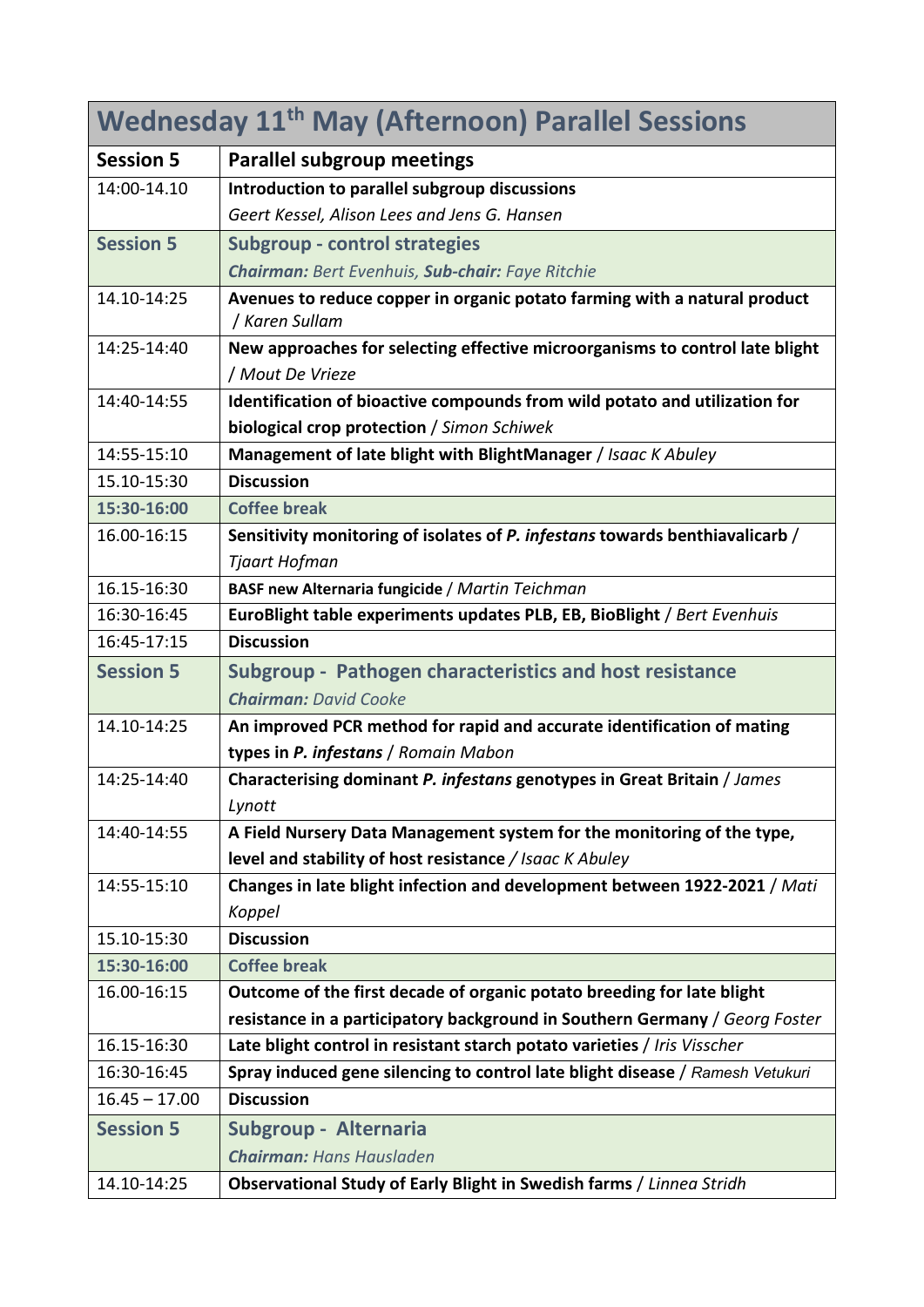| 14:25-14:40 | In vivo and in vitro application of Trichoderma culture filtrates as biological |
|-------------|---------------------------------------------------------------------------------|
|             | control agent against Alternaria solani in potatoes / Caroline Brune            |
| 14:40-14:55 | Daily patterns of dispersal of Alternaria conidia in a potato field influenced  |
|             | by meteorological conditions in the field / Laura Meno Farinas                  |
| 14:55-15:10 | The behaviour of some potato varieties to early blight (Alternaria spp.) in the |
|             | central area of Romania (Tara Barsei county) / Manuela Hermeziu                 |
| 15.10-15.30 | <b>Discussion</b>                                                               |
| 15:30-16:00 | <b>Coffee break</b>                                                             |
| 19:30-22.30 | <b>Workshop dinner at the hotel</b>                                             |

## **Thursday 12 May**

| Plenum           | The P. infestans global genetic landscape initiative (PiGGL) / |
|------------------|----------------------------------------------------------------|
| 08.30-08.50      | Jens G. Hansen & David Cooke                                   |
| <b>Session 5</b> | <b>Parallel subgroup meetings continued</b>                    |
| 08:50-10:00      |                                                                |

**Control strategies**: *(Moderator: Bert Evenhuis, Secretary: Faye Ritchie)*

- Updating fungicide tables
- New initiatives EuroBlight on control strategies related to the Farm to Fork (F2F) strategy
- International Collaboration

**Pathogen and host resistance**: *(Moderator: David Cooke, secretary: Geert Kessel)*

- Collaboration between networks: harmonisation, integration and sharing of data and results
- 2022 monitoring in Europe and beyond
- New initiatives EuroBlight on Pathogen and Host resistance related to the F2F strategy **Alternaria**: *(Moderator: Hans Hausladen, Secretary: Nicole Bellé)*
	- Updating fungicide table
	- Collaboration between network: harmonisation, integration and sharing of data and results
	- 2022 monitoring in Europe and beyond and how to achieve the F2F goals

| 10:00-11:00      | <b>Coffee break</b>                                                      |
|------------------|--------------------------------------------------------------------------|
| <b>Session 6</b> | Plenary session - outlook and new initiatives - reports and              |
|                  | discussion. Chairman: Jens G. Hansen, Sub-chair: Alison Lees             |
| 11:00-12.15      | <b>Report from the subgroups</b>                                         |
|                  | Alternaria Subgroup (Hans Hausladen) /10 +5 minutes                      |
|                  | Fungicide Subgroup (Bert Evenhuis) / 10 + 5 minutes                      |
|                  | Pathogen and Host resistance Subgroup (David Cooke) /10 + 5 minutes      |
|                  | Outline of EuroBlight statement 2022 (Didier Andrivon) / 15 + 15 minutes |
| 12:15-12.30      | Closing of the workshop / Karen Sullam & Alison Lees                     |
| 12.30-13:00      | <b>Sandwich To Go and Depart</b>                                         |
| 13:15            | Post workshop tour to Isole di Brissago for those registered             |